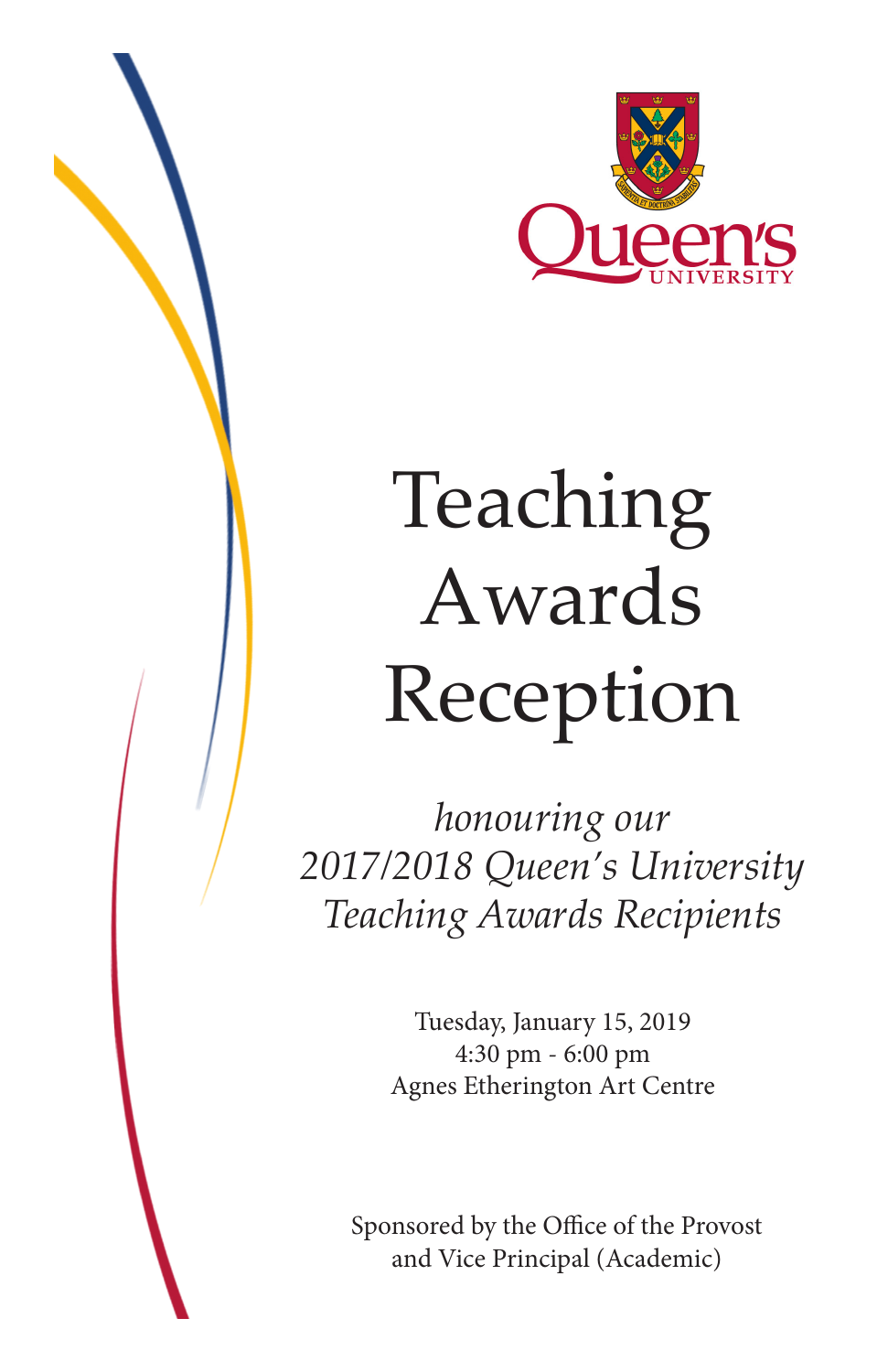## *Program*

| 4:45 p.m.   | <b>Welcome and Opening Remarks</b><br>Jill Scott, Vice-Provost (Teaching and Learning)                                                                                                                                              |
|-------------|-------------------------------------------------------------------------------------------------------------------------------------------------------------------------------------------------------------------------------------|
| 4:47 p.m.   | Daniel Woolf, Principal and Vice-Chancellor                                                                                                                                                                                         |
| 4:50 p.m.   | Presentation of the Principal's Teaching<br>and Learning Awards<br>Announced by Tom Harris, Interim Provost and<br>Vice-Principal (Academic), and conferred by Principal<br>Woolf<br>(see page 4 for list of awards and recipients) |
| 5:05 p.m.   | <b>Guest Speaker</b><br>Erik Knutsen, Faculty of Law<br>2017 Chancellor A. Charles Baillie Teaching Award<br>Recipient                                                                                                              |
| 5:10 p.m.   | <b>Closing Remarks</b><br>Jill Scott, Vice-Provost (Teaching and Learning)                                                                                                                                                          |
| 5:12 p.m.   | Group Photos by Faculty, Socializing and Gallery<br>Viewing                                                                                                                                                                         |
| $6:00$ p.m. | End                                                                                                                                                                                                                                 |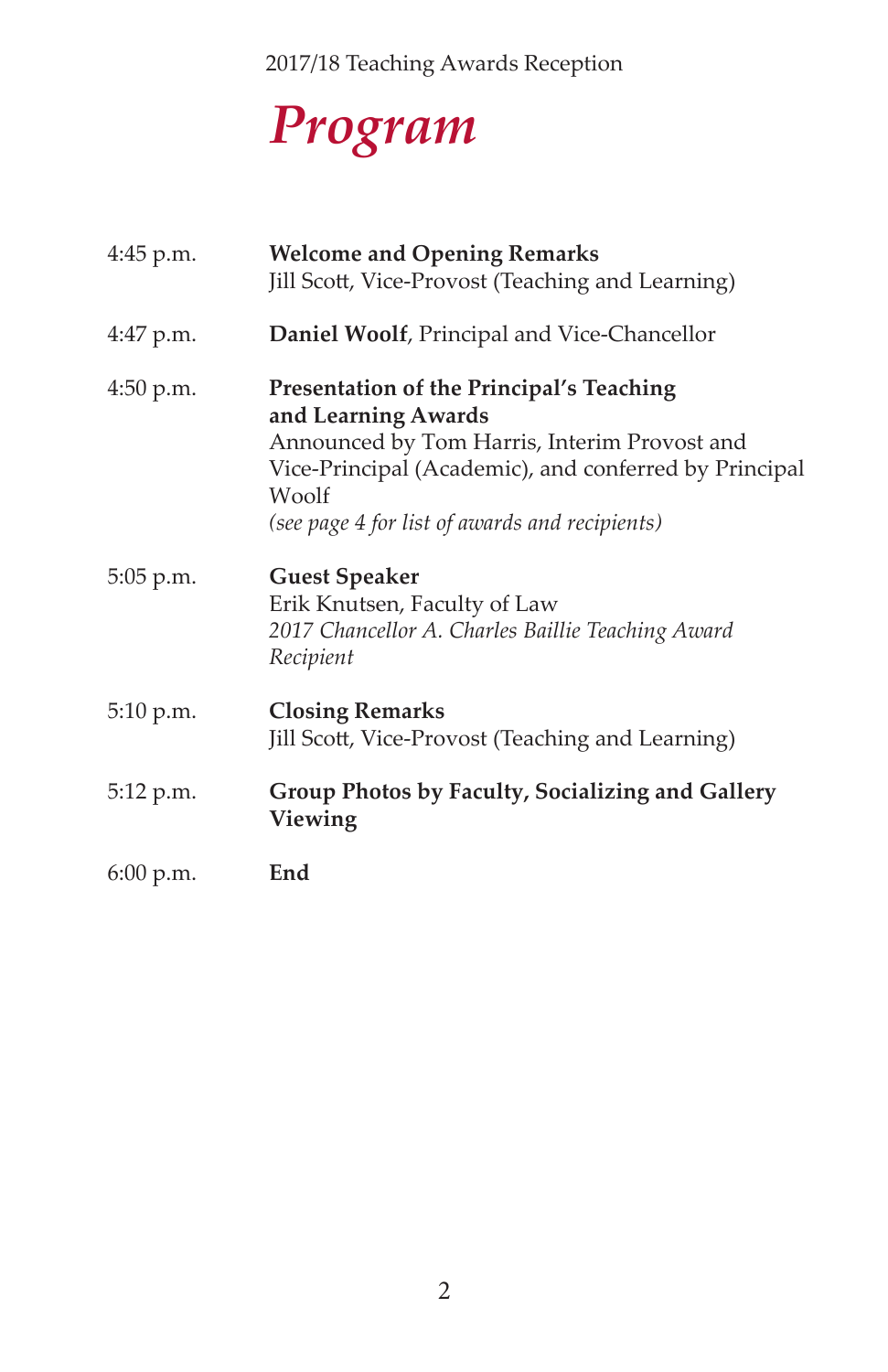### *National Teaching Awards*

**STLHE 3M National Teaching Fellowship** Richard Ascough, School of Religion

### *University Wide*

**Alumni Award for Excellence in Teaching** *(Alumni Relations)* Steven Lamontagne, Department of Psychology

**Award for Excellence in Graduate Student Supervision** *(School of Graduate Studies and Research)* 

 Christine Sypnowich, Department of Philosophy Ram Murty, Department of Mathematics and Statistics

**The Chancellor A. Charles Baillie Teaching Award** *(Centre for Teaching and Learning)* 

 Erik Knutsen, Faculty of Law

**Christopher Knapper Award for Excellence in Teaching Assistance** *(Alma Mater Society)* 

> Muzzammil Abdur Razak, Department of Biology Jacqueline Weber, Department of Biology

**Frank Knox Award** *(Alma Mater Society)* 

 David McDonald, Department of Global Development Studies Robin Dawes, School of Computing

**Undergraduate Research Mentorship Award** *(Alma Mater Society)*  Brendon Gurd, School of Kinesiology and Health Studies

**Society of Graduate and Professional Students Teaching Assistant/ Teaching Fellow Excellence Award** *(Society of Graduate and Professional Students)* 

 Breah Talan, Department of Geography and Planning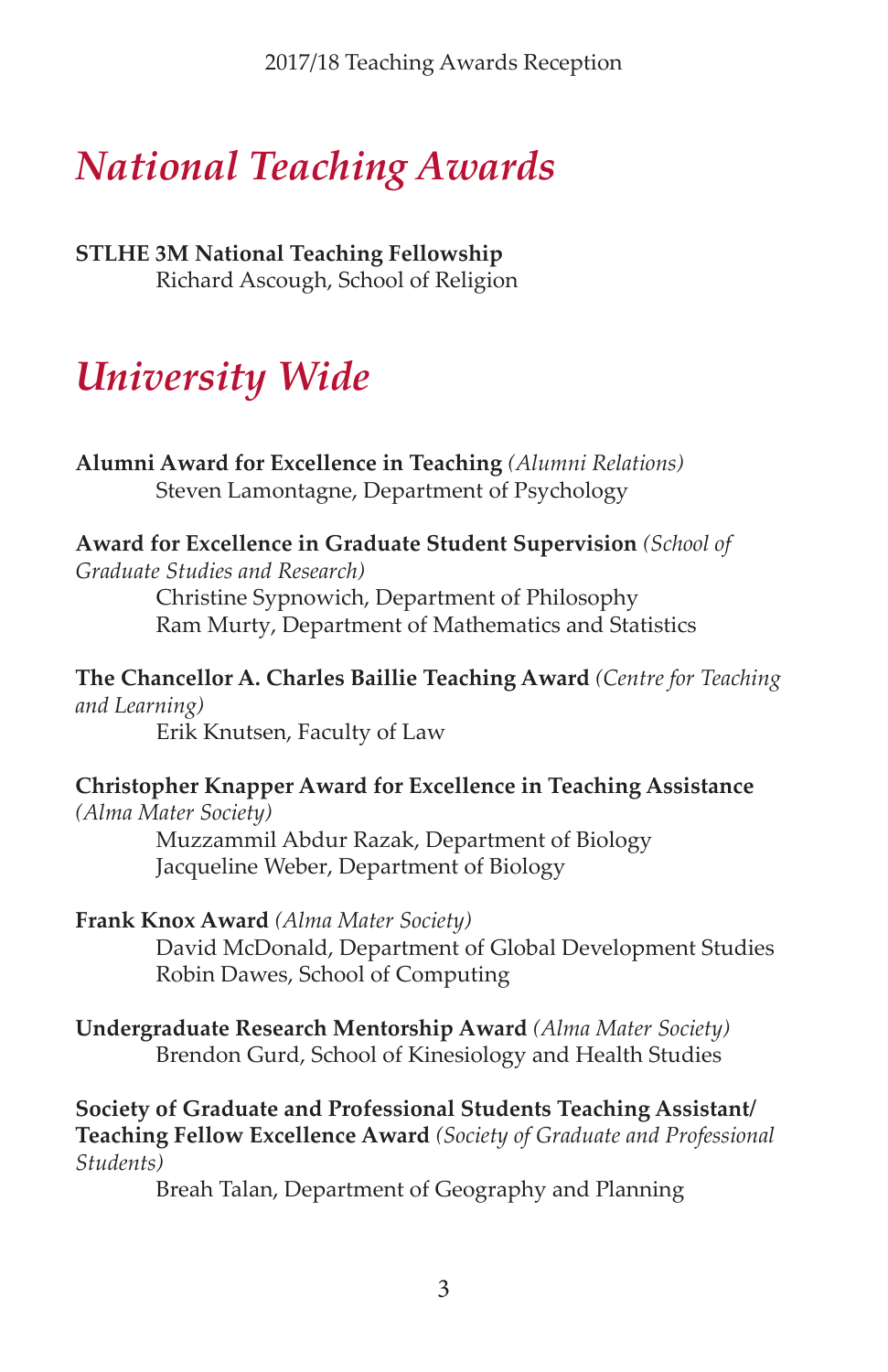#### **Principal's Teaching and Learning Awards**

**Educational Leadership Award** *(Centre for Teaching and Learning)* Laura Murray, Department of English Language and Literature

**Curriculum Development Award** *(Centre for Teaching and Learning)*

 William Nelson, Department of Biology Randy Flanagan, Department of Psychology Alan Ableson, Department of Mathematics and Statistics Wanda Beyer, Arts and Science Online Erik Bigras, Arts and Science Online Julian Enright, Arts and Science Online Rachel Eagen, Arts and Science Online Nadia Morel, Arts and Science Online

**Michael Condra Outstanding Student Service Award** (*The Office of the Vice-Provost and Dean of Student Affairs)*  Vanessa McCourt, Four Directions Indigenous Student Centre

**Promoting Student Inquiry Teaching Award** *(The Queen's Library)* Lindsay Morcom, Faculty of Education David Parker, Department of History

I**nternational Education Innovation Award** *(the Associate Vice-Principal (International))*

> Yuxiang Wang, Department of Biology Stephen Lougheed, Department of Biology

### *Faculty of Arts and Science*

#### **W. J. Barnes Teaching Excellence Award for Arts and Science Undergraduate Society**

 Robert Morrison, Department of English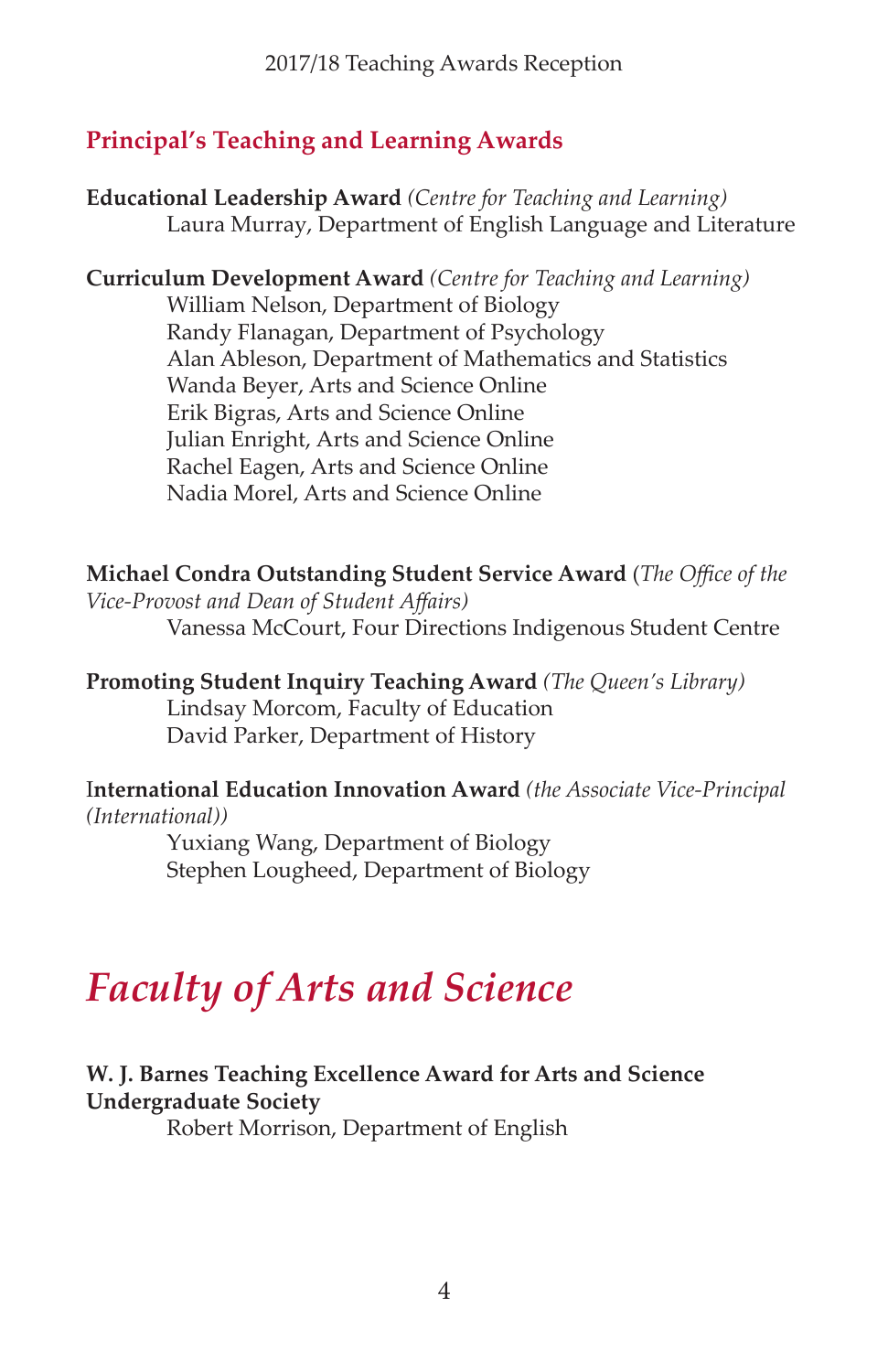#### **Department of Biology**

**Biology Innovation in Teaching Award**  Fran Bonier

**Biology Departmental Student Council Award for Excellence in Teaching** Bruce Tufts

**Biology Award for Excellence (Demonstrators)** Brigitte Simmatis

#### **Department of Chemistry**

**The Friends of Chemistry Award for Excellence in Teaching Assistance** Eduardo De Barros Ferreira Morgan Lehtinen Derek Esau

**Fisher Scientific Teaching Assistant Award** Julie Deichert

**Graduating Class Award for Excellence in Teaching Chemistry** Avena Ross

**William Patrick Doolan Award** Betty Lin

#### **School of Computing**

**Excellence in Teaching Assistance** Randy Ellis

**Howard Staveley Teaching Award** Taylor Smith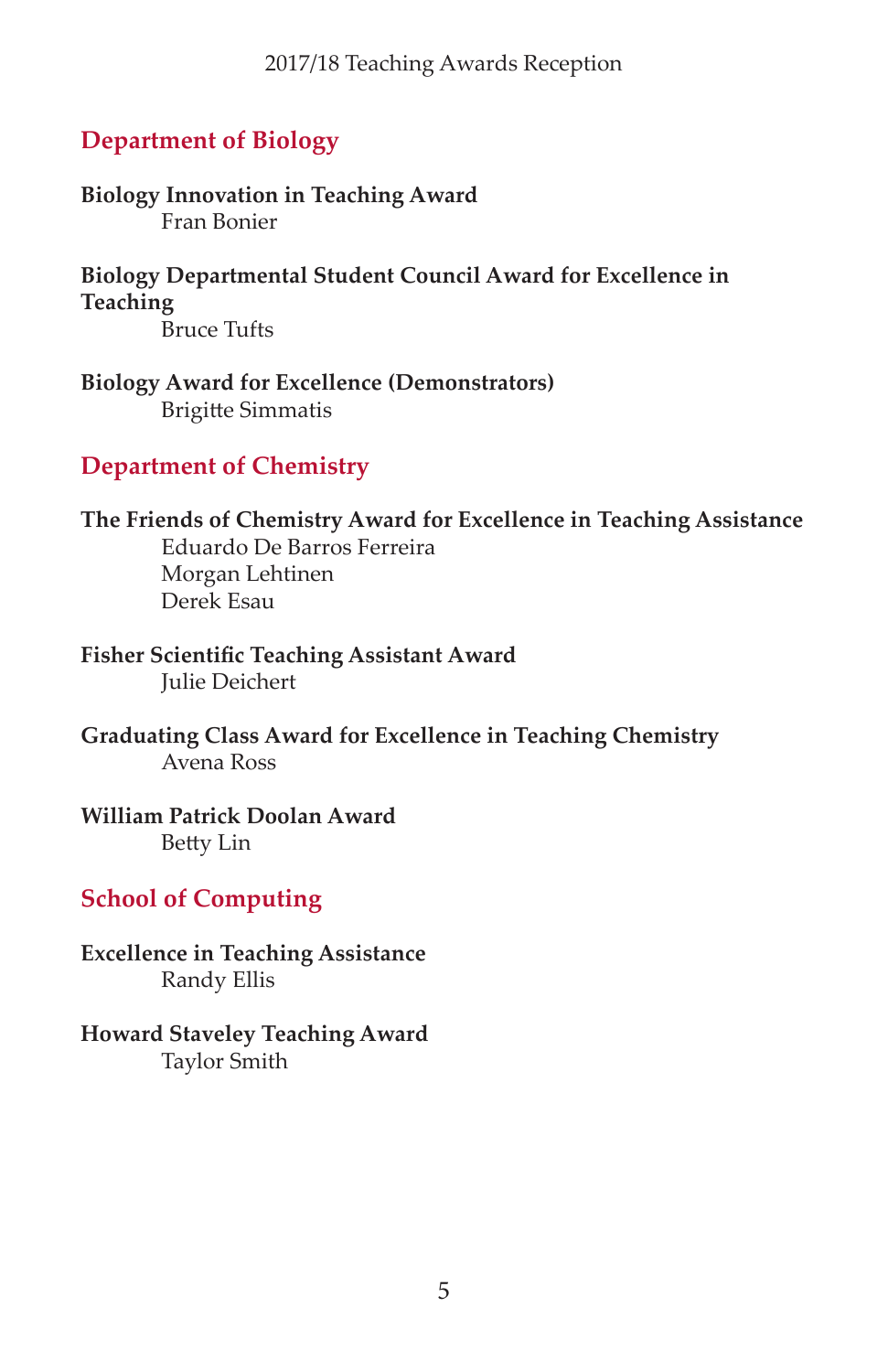#### **Dan School of Music and Drama**

**Queen's Drama Award for Teaching Excellence** Jenn Stephenson

**School of Music Teaching Award** Stephanie Lind

#### **Department of Economics**

**Economics Department Undergraduate Teaching Prize** Chris Cotton

#### **Department of English Language and Literature**

**English DSC Fourth Years' Choice Award** Brooke Cameron

#### **School of Environmental Studies**

**School of Environmental Studies Student's Choice Professor of the Year Award** Graham Whitelaw

**School of Environmental Studies Student's Choice Teaching Assistant Award**

Siobhan Speiran

#### **Department of Gender Studies**

**Gender Studies Teaching Award** Erin Clow, Equity Office

#### **Department of Geography and Planning**

**Geography DSC Award for Excellence in Teaching Assistance** Alexandra Pedersen

#### **Julian Szeicz Award for Excellence in Teaching** Paul Treitz Leela Viswanathan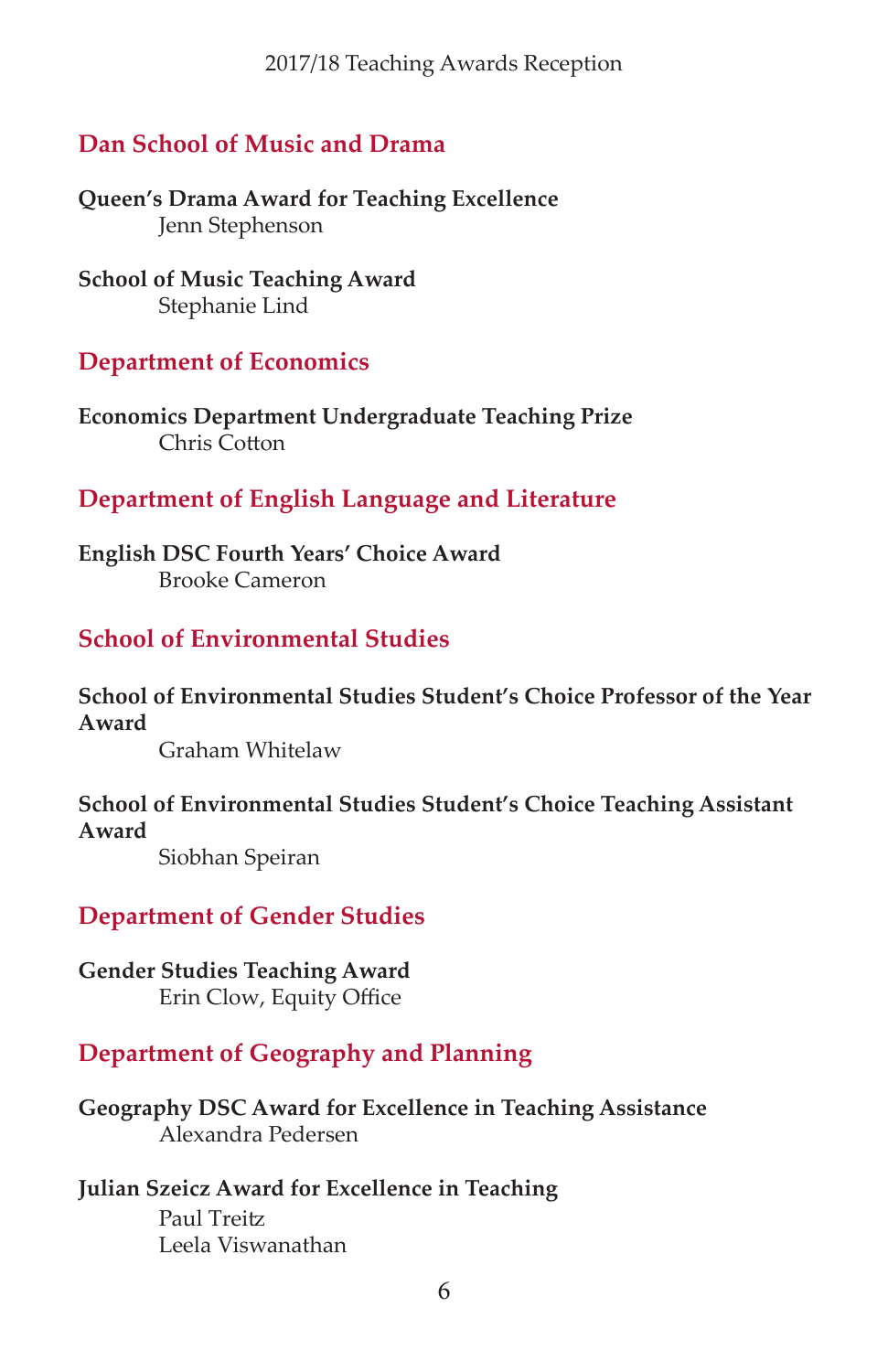#### **Department of History**

**The Department of History Teaching Award for Faculty** Steven Maynard

**The Department of History Teaching Award for Teaching Fellow or Teaching Assistant** Deirdre McCorkindale

#### **School of Kinesiology and Health Studies**

**Health Studies DSC Excellence in Teaching Award** Madelaine Gierc

**Health Studies Award for Excellence in Teaching Assistance**  Mary Rita Holland

**Physical and Health Education and Kinesiology Student Association (PHEKSA) Award for Excellence in Teaching** Luc Martin 

**Physical and Health Education and Kinesiology Student Association (PHEKSA) Award for Excellence in Teaching Assistance** Matthew Nelms

**Department of Physics, Engineering Physics and Astronomy**

**Geoff Lockwood Award for Excellence in Teaching Physics** Marc Dignam

**Excellence in Instruction in the Pure Physics (Arts and Science) Program**

 Martin Duncan

**Excellence in Instruction in the Engineering Physics Program** Jordan Morelli

#### **Department of Psychology**

**Graduate Teaching Award in Psychology** Tess Clifford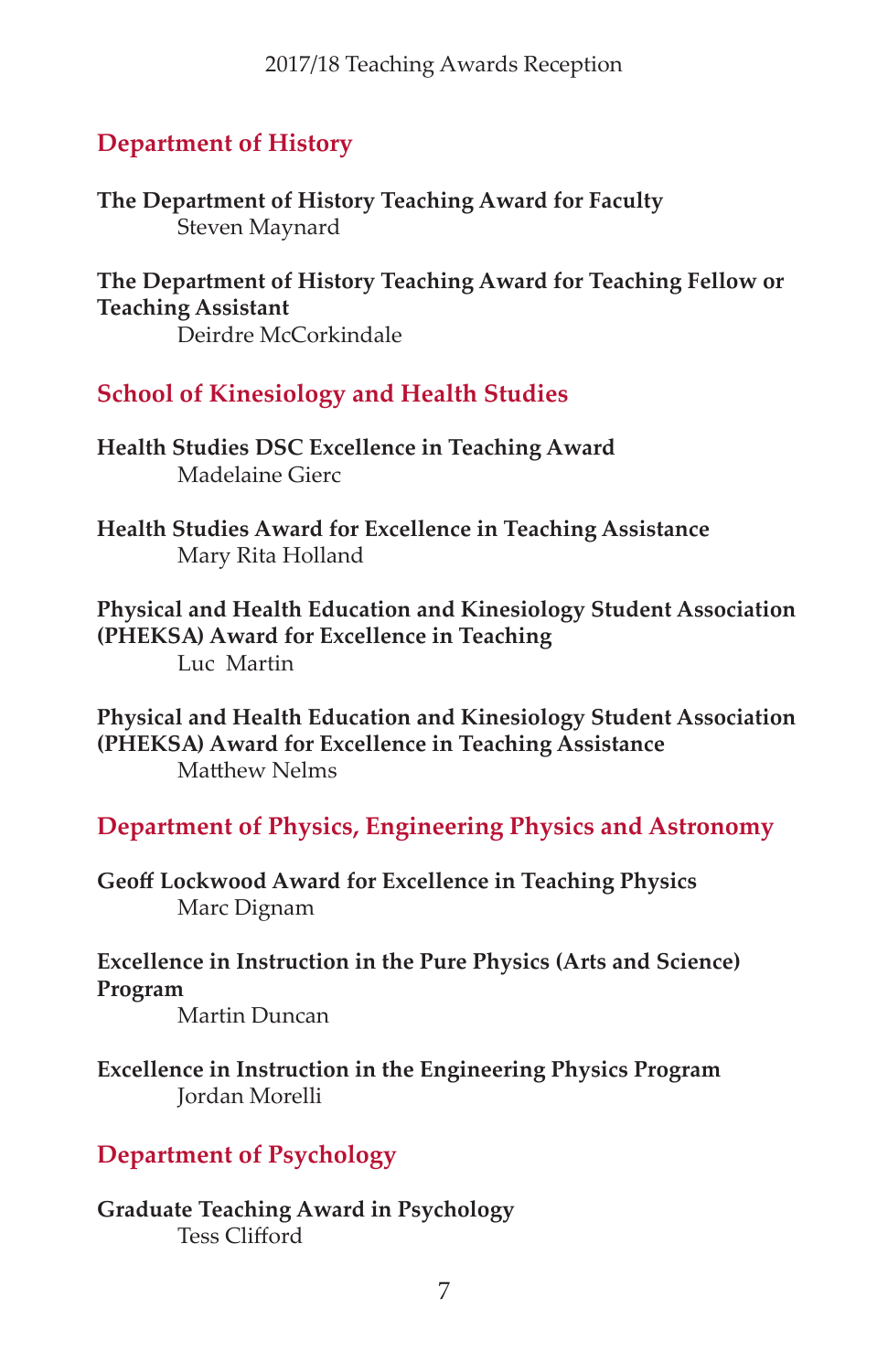**Teaching Assistant Prize in Psychology** Shana Needham

**Undergraduate Teaching Award in Psychology** Christopher Bowie

### *Faculty of Education*

**Rose A. Freeman Memorial Award** Eleftherios Soleas

### *Faculty of Engineering and Applied Science*

#### **Applied Science First Year Teaching and Learning Award** Bill Newstead, Department of Chemistry Mark Diederichs, Department of Geological Sciences and Geological Engineering

#### **Chemical Engineering**

**Education Catalyst Award** Peter Gilbert

#### **Civil Engineering**

**Civil Engineering Teaching Assistant Award** Shuang Liang Cole Van de Ven

#### **Civil Engineering Teaching Award** Kevin Mumford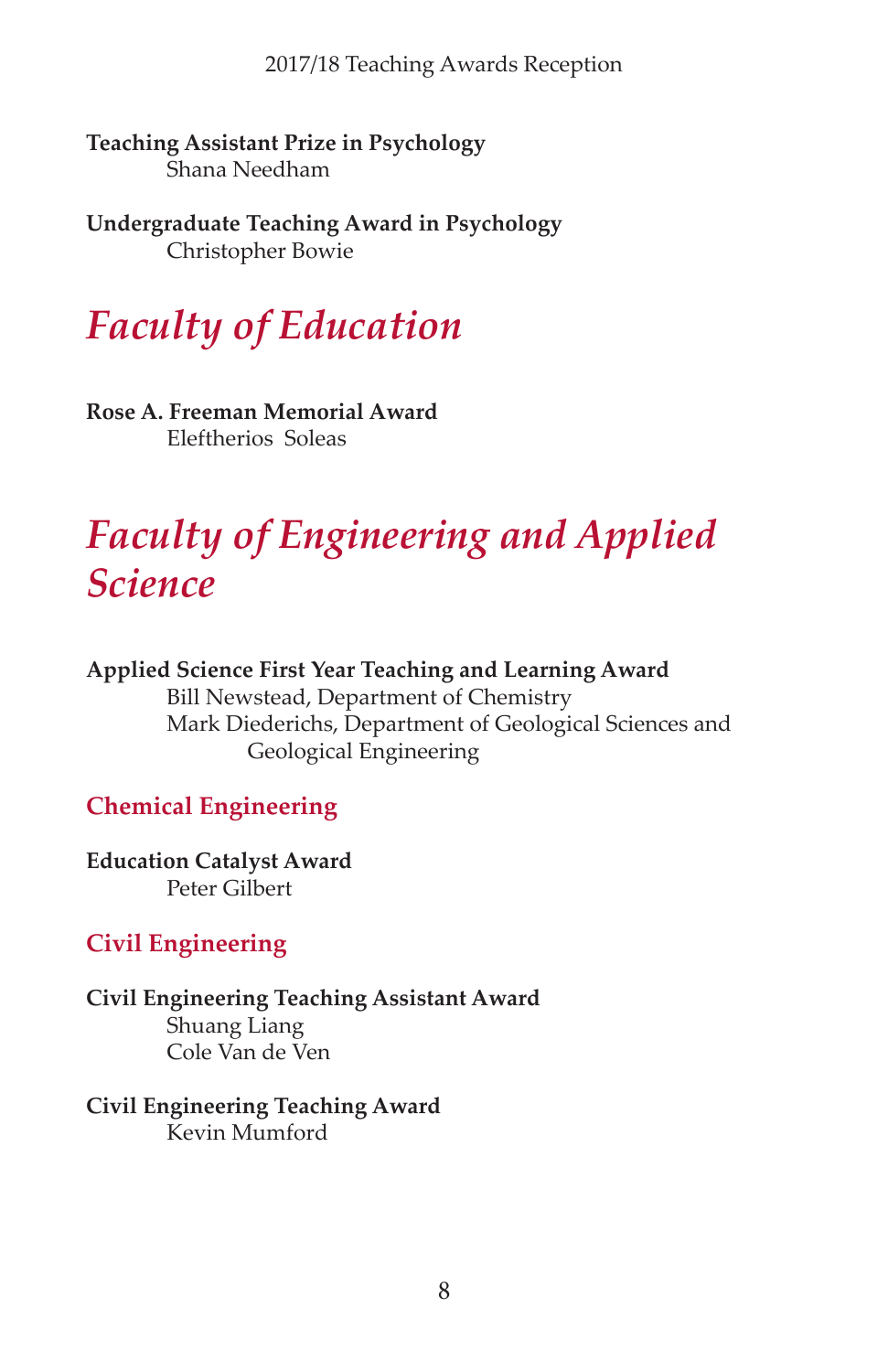#### **Electrical and Computing Engineering**

#### **Professor of the Year**

 Suzan Eren (2nd year ELEC) Karen Rudie, (2nd year and 4th year CMPE) Alois Freundorfer (3rd year and 4th year ELEC) Naraig Manjikian (3rd year CMPE and 4th year ELEC) Thomas R Dean (4th year CMPE) Michael A Greenspan (4th year ELEC and CMPE) Praveen K Jain (4th year ELEC and CMPE)

#### **Teaching Assistant of the Year**

 Bicheng Liu (2nd year ELEC) Jemima Khan (2nd year CMPE) Ian J Maquignaz (3rd year ELEC and CMPE) Ian Walker (4th year ELEC) Alisha Foxall (4th year CMPE)

#### **Engineering Society**

#### **Educational Excellence TA Award**

 Krysta Peralto, Department of Electrical and Computer Engineering

#### **Golden Apple Award**

 Robin Harrap, Department of Geological Sciences and Geological Engineering

#### **Geological Sciences and Geological Engineering**

#### **W. A. Gorman Teaching Assistant Award**

Mark Ahenda Chris Schuh

#### **Mechanical Engineering Club**

**Bronze Wrench** Stephen Roper

#### **Silver Wrench**

Roshni Rainbow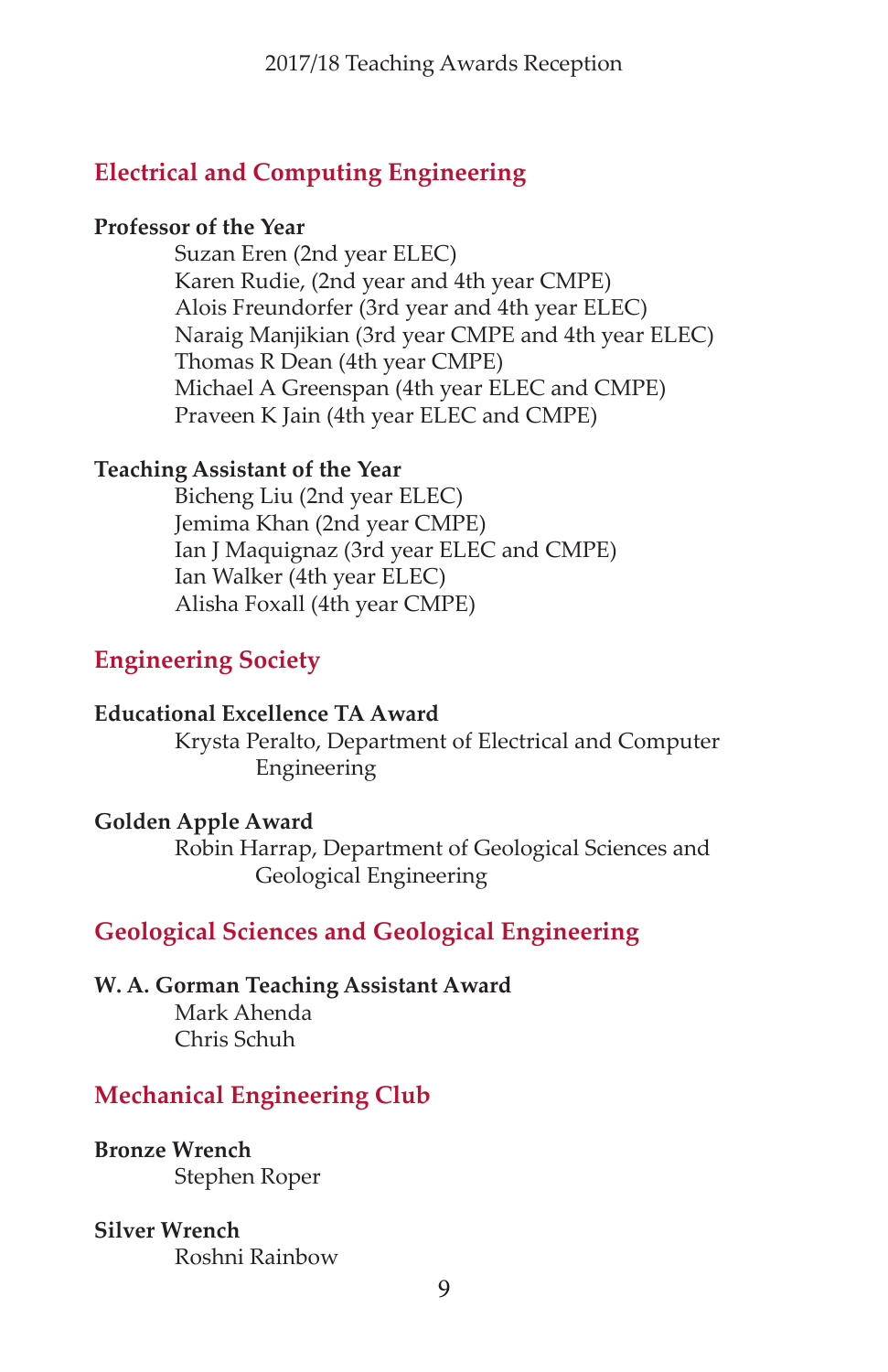### *Faculty of Health Sciences*

#### **Health Sciences Education Award**

 Heather M. Aldersey, School of Rehabilitation Therapy David C. Holland, Department of Medicine

#### **School of Medicine**

#### **Aesculapian Lectureship Award**

 Bob Connelly, Department of Pediatrics (Term 2B) Stuart Reid, Department of Medicine (Term 4B) Hisham Elbatarny, Department of Biomedical and Molecular Sciences (Term 1) David Holland, Department of Nephrology (Term 3) David Lee, Department of Hematology (Term 2A) Michael Leveridge, Department of Urology (Term 4A)

#### **H. F. Pross Educational Technology Award**

 Alexandre Menard, Department of Diagnostic Radiology

#### **PARO Excellence in Clinical Teaching Award**

 Gregory Bishop, Department of Family Medicine

#### **PARO Excellence in Undergraduate Teaching by a Resident** Jamey Adirim, Department of Psychiatry

#### **Resident Prize for Excellence in Undergraduate Teaching**

 Alida Pokoradi, Department of Obstetrics and Gynaecology

#### **Ron Wigle Mentorship Award**

 Michael Flavin, Department of Pediatrics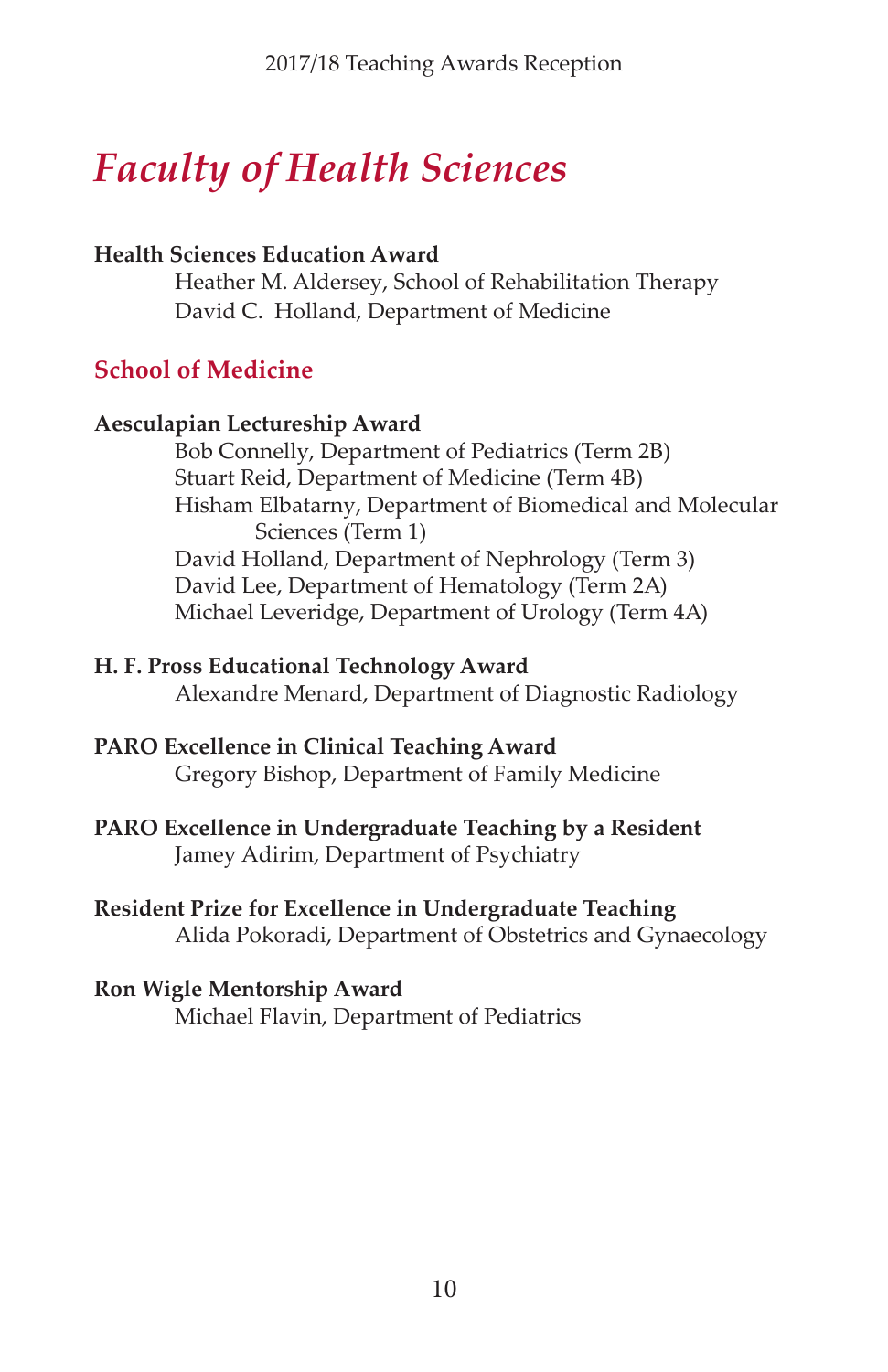**W. Ford Connell Award for Excellence in Teaching** David Lee, Department of Hematology Susan Moffatt, Division of Respirology Barry Chan, Department of Medicine

**The Dr. D Laurence Wilson Award** Romy Nitsch, Department of Obstetrics and Gynaecology

#### **School of Nursing**

**Nursing '84 Award for Excellence in Clinical Teaching** Kristen Bolton

**Reddick Award for Excellence in Nursing Education** Dana Edge

#### **School of Rehabilitation Therapy**

**Blue Star Award for Teaching Excellence** Graeme Leverette Carrie Marshall

### *Faculty of Law*

**Stanley M. Corbet Award for Excellence in Teaching Law '89**  Lisa Kelly Dahman Kissoon